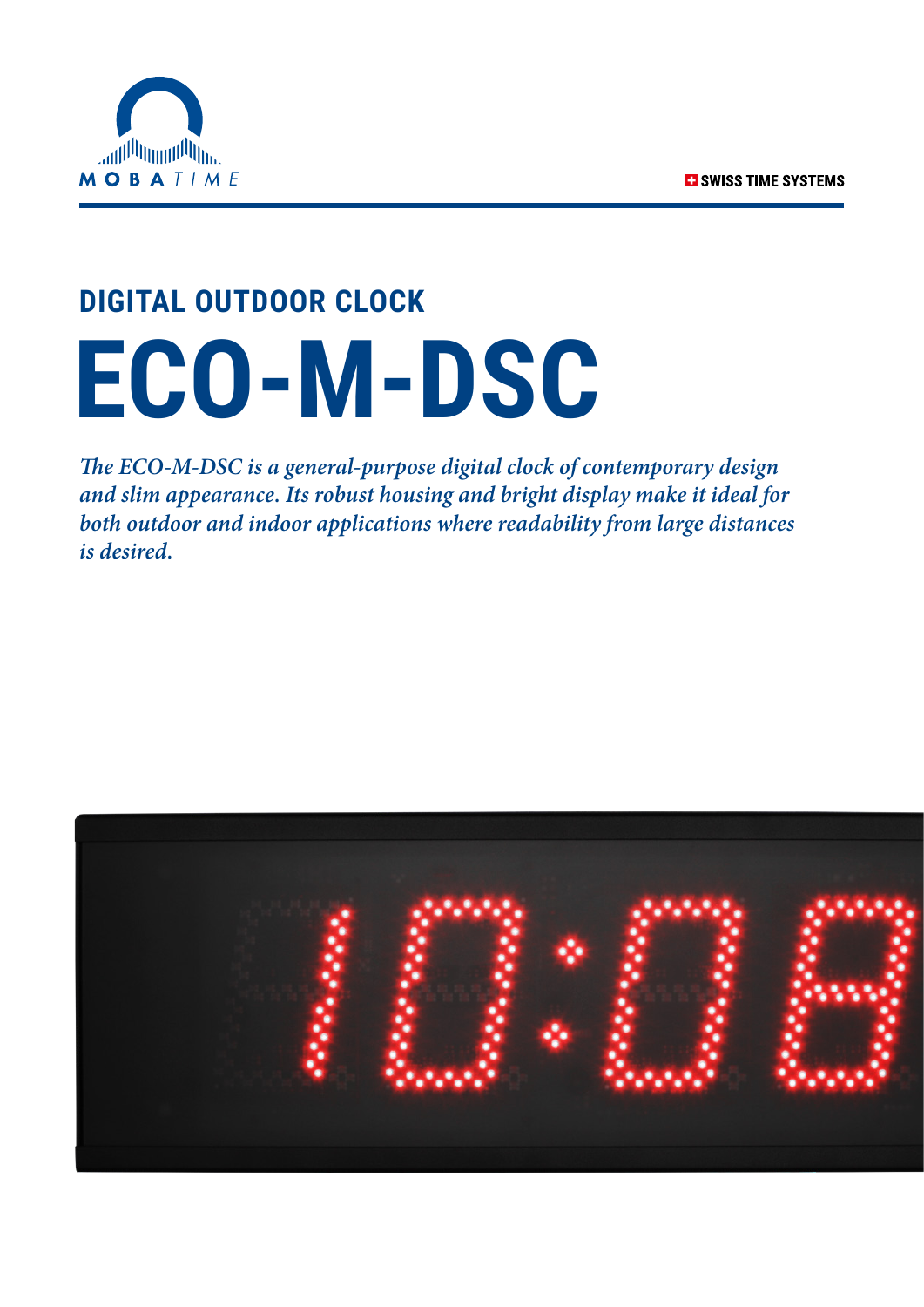### **5 STEPS TO YOUR ECO-M-DSC**

*To make sure your digital clock meets all your requirements, you can assemble the components individually. Choose from various sizes, colors, and display variants, as well as installation options and additional options. Configure your ECO-M-DSC according to your wishes, suitable for rooms and general conditions. Our experts will be happy to help you if you have questions.*



#### *Define your display type and digit height*  **FORMAT**

You have the choice. Display type, digit size, and number of digits offer multiple variations. The viewing angle is 160 degrees. The reading distance varies depending on the color, lighting, etc. The order code is composed as follows:

| Digit height      | 10:08 | 10:08:25 | Reading<br>distance |
|-------------------|-------|----------|---------------------|
| 100mm             | 100.4 | 100x.6   | $40 - 60$ m         |
| 180 <sub>mm</sub> | 180.4 | 180x.6   | $70 - 100$ m        |
| 190 <sub>mm</sub> | 190.4 | 190x.6   | $75 - 110$ m        |



#### **2.** *Which installation solution works?*  **INSTALLATION SOLUTION**

Choose the single- or double-sided solution and pick a fitting installation option.



**N.N** Wall mounting single-sided



**N.S** Ceiling suspension single-sided



Ceiling suspension double-sided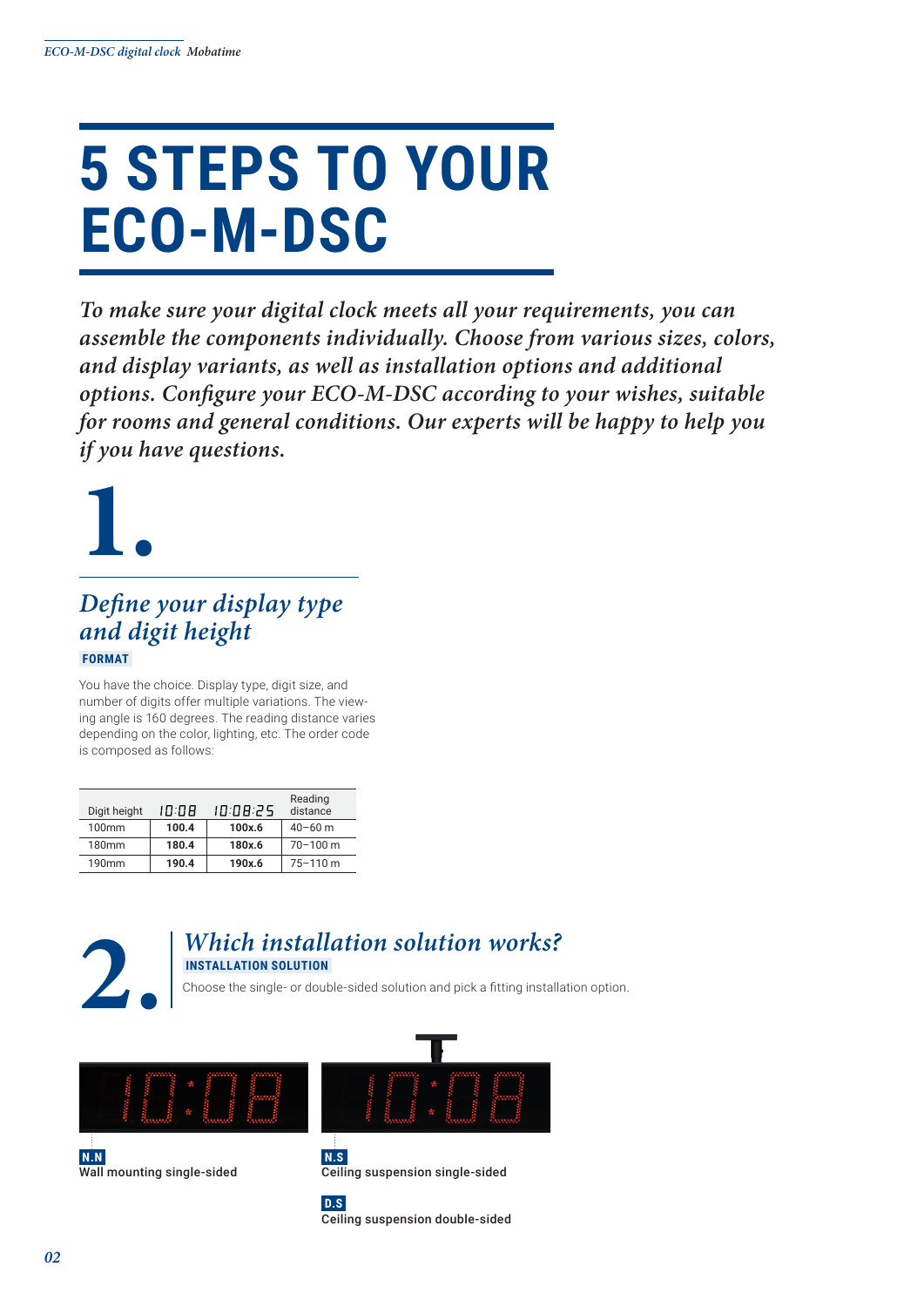#### **3.** *Which time code do you need?*  **SYNCHRONIZATION**

The following types of synchronization are available:

| <b>CODE</b> | <b>SYNCHRONIZATION</b>                                    | <b>POWER SUPPLY</b> |
|-------------|-----------------------------------------------------------|---------------------|
| <b>STD</b>  | Autonomous / MOBALine /<br>(un)polarized 24 VDC pulses    | Mains               |
| <b>IRIG</b> | IRIG-B                                                    | Mains               |
| <b>NTP</b>  | <b>NTP</b>                                                | Mains               |
| PoE         | <b>NTP</b>                                                | PoE                 |
| PoE+        | <b>NTP</b>                                                | PoE+                |
| <b>GPS</b>  | Integrated GPS receiver with<br>external magnetic antenna | Mains               |

### **4.** *Which housing color works?*  **HOUSING COLOR**

The aluminum housing is usually ordered in black or silver powder-coated. It is available in any RAL color on request.





RAL 9005 silver RAL 9006 RALxxxx on request



#### **5.** *Want additional options?*  **OPTIONS**

On request, the ECO-M-DSC can be equipped with the following additional feature:

| <b>CODE</b> | <b>OPTION</b>                                                |
|-------------|--------------------------------------------------------------|
| <b>VDC</b>  | Power supply via 18-56 VDC                                   |
| <b>ANT</b>  | Magnetic GPS antenna, cable 5m (included<br>for GPS version) |

#### *Do you need accessories?*  **ACCESSORIES**

Whether high-precision synchronization from satellite or radio, convenient operation, or temperature display – you can find the right accessories for your clock here.

| <b>CODE</b>      | <b>ACCESSORY</b>                                                                                                                                  |
|------------------|---------------------------------------------------------------------------------------------------------------------------------------------------|
| IR               | remote IR controller                                                                                                                              |
| AD 650           | DCF77 radio signal receiver                                                                                                                       |
| <b>GNSS 4500</b> | GNSS receiver including antenna                                                                                                                   |
| SK               | keyboard for stopwatch control, cable 5m                                                                                                          |
| TP 3m            | temperature sensor, IP 66, cable 3m                                                                                                               |
| TP 30m           | temperature sensor, IP 66, cable 30m                                                                                                              |
| <b>TP RS485</b>  | temperature sensor with RS 485 interface, power supply 12 VDC,<br>cable between sensor and interface 3 m (for SI version only)                    |
| <b>TP LAN</b>    | temperature sensor with Ethernet interface, power supply 5 VDC.<br>cable between sensor and interface 3 m (for NTP, PoE and WiFi<br>version only) |

#### **YOUR ECO-M-DSC CLOCK IS COMPLETE**

You can now order your ECO-M-DSC and calculate the corresponding code. Enter the abbreviation for each component of your choice in the bright field and find your product code. It can be used immediately as an order code.

| My ECO-M-DSC clock            | ECO-M-DSC. |   |  |  |
|-------------------------------|------------|---|--|--|
| 1. Format                     | Code       |   |  |  |
| Display color                 | Code       | R |  |  |
| 2. Installation solution Code |            |   |  |  |
| 3. Synchronization            | Code       |   |  |  |
| 4. Housing color              | Code       |   |  |  |
| 5. Option                     | Code       |   |  |  |

#### *Example order code*



| ECO-M-DSC. | $100.4$ .                   | R.                          | N.N                            | <b>STD</b>       | black.        |           |
|------------|-----------------------------|-----------------------------|--------------------------------|------------------|---------------|-----------|
| ECO-M-DSC  | digit height 100mm<br>HH:MM | display <sup>1</sup><br>red | wall mounting,<br>single-sided | standard version | black housing | no option |

1 standard, cannot be changed